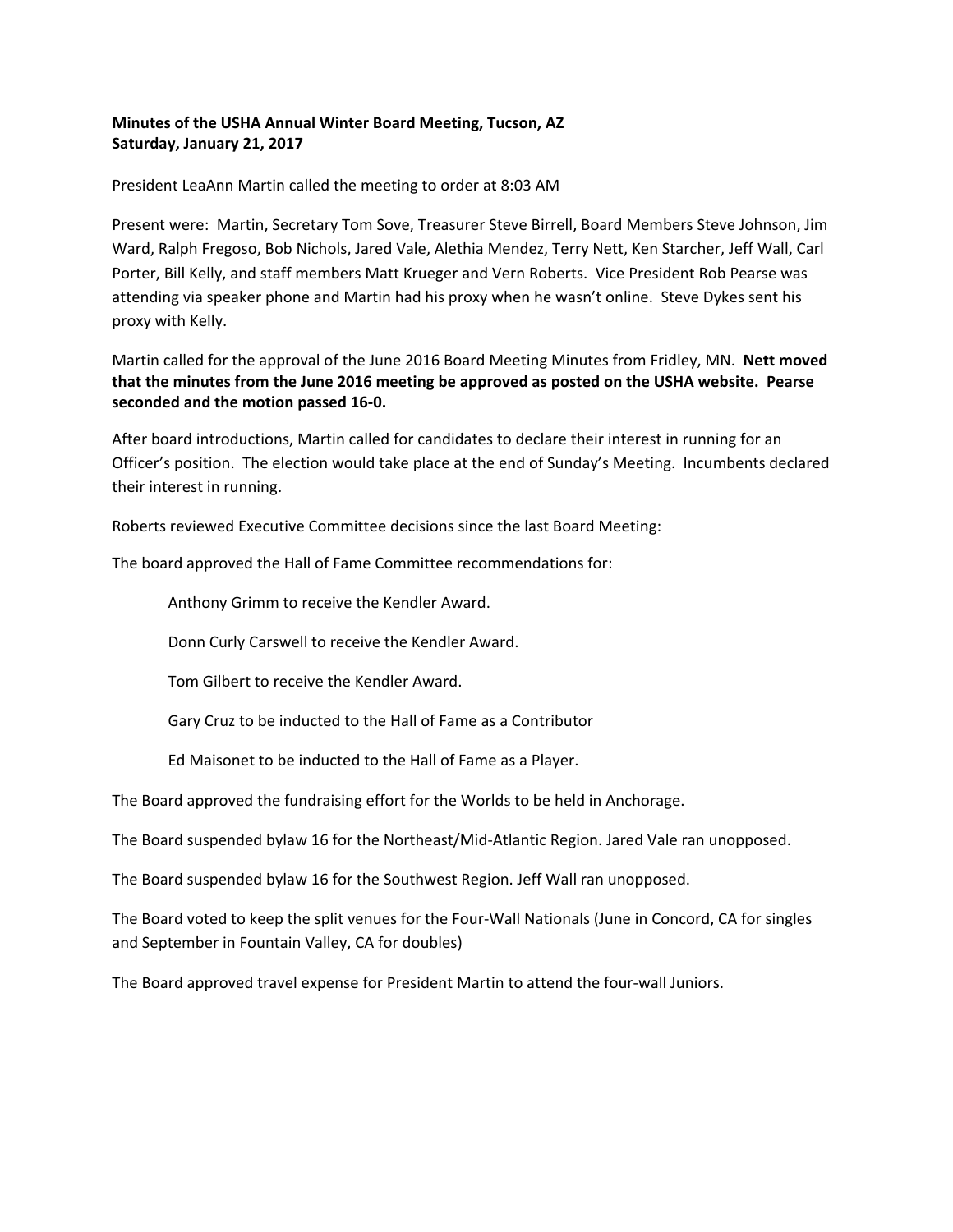Sove remarked that he'd share the vote counts of email votes concerning Executive Committee and Board Decisions with the full board once they're completed.

Roberts noted that elections for Board positions are unopposed too often. Martin and others noted some didn't want to run against good board members. Johnson asked about the nomination process and Roberts noted the state and regional representatives are part of the nominating committee.

**President's Report:** Martin reviewed her first year as president. Martin attended three National tournaments: the National Collegiate Championships, Junior Four‐Wall Nationals and the Four‐Wall Nationals. Martin spoke about this year's splitting of the Four‐Wall National singles and doubles and that she has received positive feedback. Martin noted her attempts at establishing connections with WPH, U.S. Racquetball, Positive Coaching Alliance and other national organizations.

**Treasurer's Report:** Birrell reviewed the 2016 year‐end financials. The board asked about the National Singles and National Doubles entry expectations and the budget implications.

**Game Committee**: Sove noted recent issues with synthetic material being used for handball gloves and the inability to determine if the gloves are wet since wetness wasn't visible to the referee. This came to the USHA as a result of pro events and the WPH asked for the USHA ruling in order to be in concert with the USHA rules. Under Rules 2.3 Gloves B. Style, **Sove moved that the rule read: The usual hitting surfaces of the gloves must be light in color and made of a soft material or leather with wetness easily detected by visual inspection. Nett seconded and the motion passed 16‐0.**

Sove then reviewed an infraction and the state of the probation.

**Investment / Endowment:** Wall reviewed the success of the USHA portfolio and Endowed Legacy Fund. Jim Ward reviewed funding and other possibilities for future revenue.

**Membership / Services:** Johnson reviewed the notes from the committee meeting and a desire to offer a "risk‐free" trial membership.

**Johnson motioned to begin exploring and pursuing details on implementing a "test drive membership" with auto‐renewal for approval by March 1 and to be implemented by May 1 for the**  remainder of 2017. Mendez seconded. Motioned passed 15-1. Wall mentioned his opposition was due to concern of cannibalizing membership.

**Mendez motioned that the board commits to securing a minimum of \$500 per region for additional advertising revenue in 2017. Nichols seconded. Motioned passed 15‐1.**

**Sove motioned to create a special area in the magazine for Outdoor Handball. Kelly seconded.** The motion was withdrawn with the staff directed to include a one- and three-wall section in the magazine.

The board broke for lunch at 12:47 and convened again at 1:29 p.m.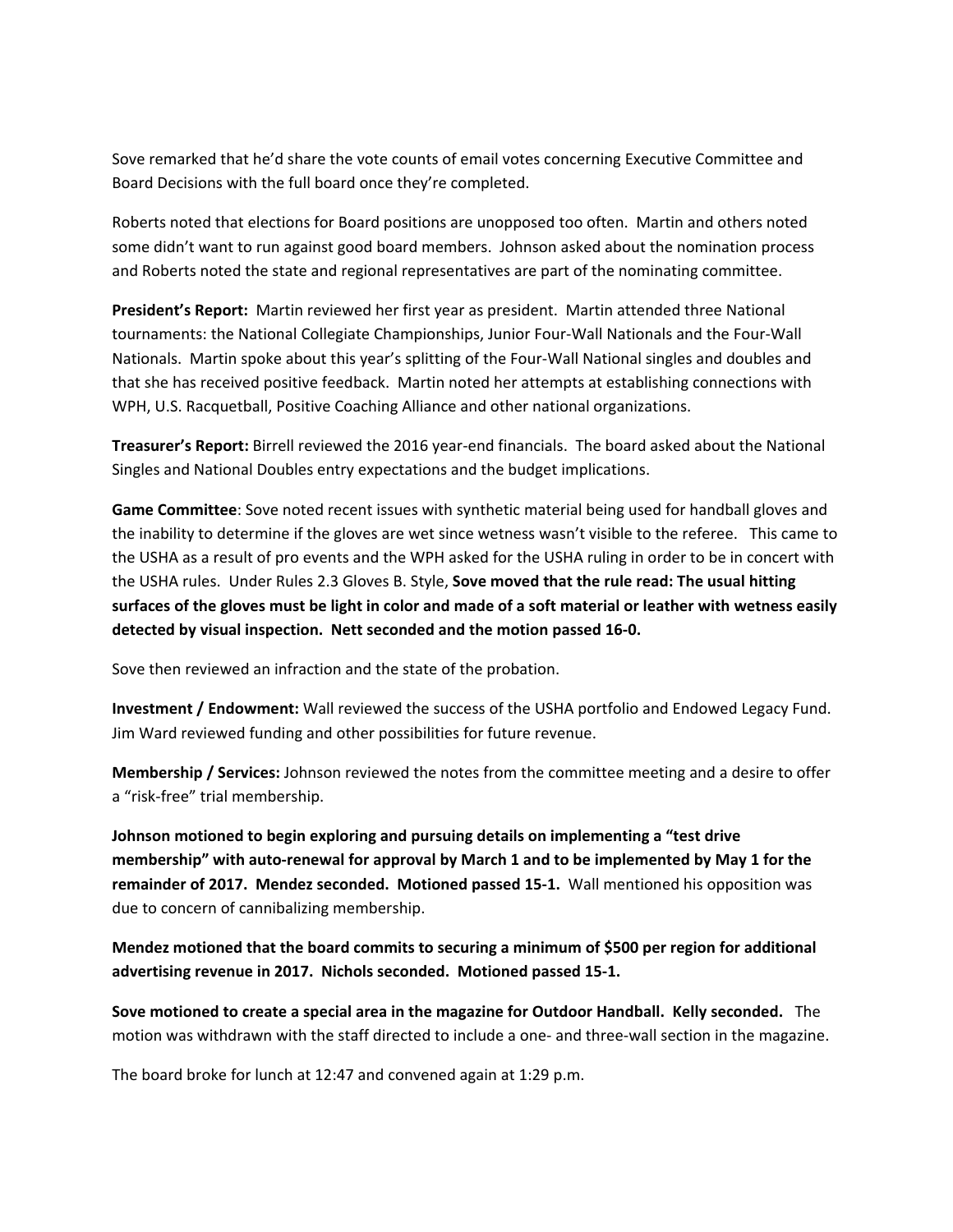**One‐Wall:** Mendez talked about the One‐Wall Awards Banquet, Wallball Nationals, One‐Wall Nationals and the Summer USHA Board Meeting, scheduled to be held with the one‐wall nationals. Mendez and Vale were asked to clarify status of a proposal from the One‐Wall Committee.

The USHA committees shall meet on Sunday, August 6, with the board meeting on Monday, August 7.

Mendez spoke about rules differences for one-wall and wallball, specifically the "call and confirm" handling of hinders. Sove noted that the USHA rules are the same for small ball and big ball in this area and that the One‐Wall Committee should be consistent with the official USHA Handball Rules.

**Collegiate:** Martin reviewed the Collegiate Committee's accomplishments over the past year and the upcoming event to be held at ASU. Starting this year, the All‐Tournament Awards will replace what has been given as All-American. The All-American awards will go to the top four U.S. finishers (who must finish in the top 16), in singles and top two in doubles. In the case of a tie(s), multiple awards will be given out.

The Collegiate Committee was asking for an increase of \$1,800 in the budget for tournament funding. Instead of a direct increase in money, Roberts suggested the USHA or donor provide the balls. **The board agreed by consensus.** 

**Promotions Committee:** Roberts presented Pearse's notes from the committee meeting and reviewed the tournament schedule. **Birrell motioned to approve the Promotion Committee's minimum Prize Money allocation schedule for 2017, with the proviso the first additional unrestricted money raised will first be allocated to women's doubles. Nett seconded. Motion passed 15‐0‐1.** 

Starcher presented the Awards committee recommendations for Coach, Volunteer and Organization of the Year. **Starcher motioned to approve the Awards Committee's selections for Coach, Volunteer and Organization of the Year. Kelly seconded. Motion passed 15‐0‐0.** 

**Mendez motioned that the Promotions Committee establish a task force to raise funds for Team USA for the 2018 Worlds. Starcher seconded.** The motion was withdrawn since committees and task forces serve at the request of the President. President Martin proceeded to establish the Team USA Funding Task Force, with the first two members being Birrell and Kelly.

**Pearse moved that the USHA offer Big Ball Open Divisions at the Three‐Wall and Four‐Wall National Championships. Johnson seconded. Motion passed 15‐1‐0.** 

**First Ace:** Starcher reviewed youth handball programs and shared the First Ace Committee's recommendations for development grants**. Martin motioned to accept the First Ace Recommendations for Development Grants in 2017. Fregoso seconded. The motion passed 16‐0.**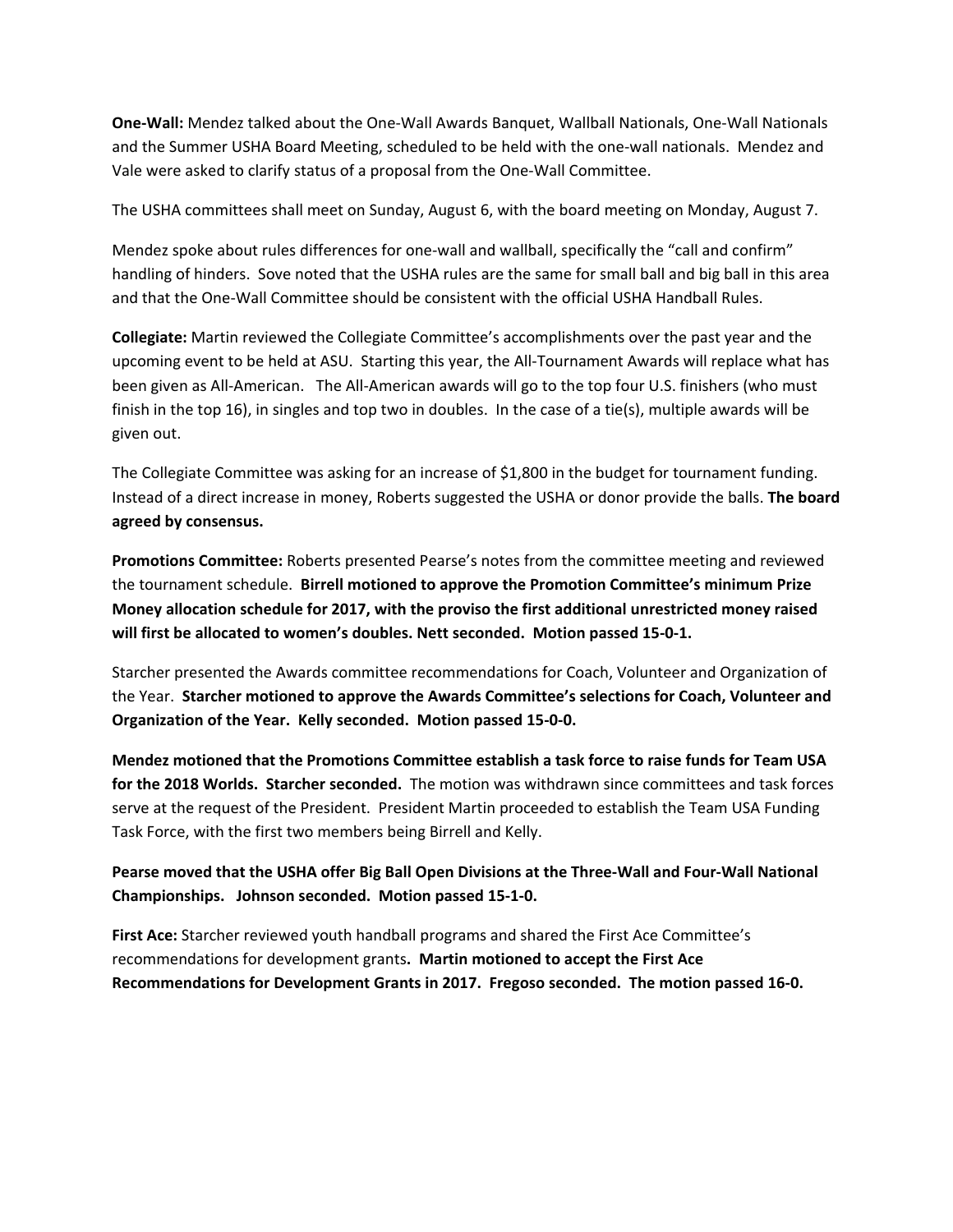**Planning Committee:** Martin reiterated the emphasis of the committee at this time is to grow handball. Martin is also asking committee chairs to review ideas generated and prioritize or eliminate items.

**Hall of Fame Committee:** Martin gave the Hall of Fame Committee report. There was some discussion of awarding rings for Hall inductees as well as the blue blazer; no decision was reached. Martin will forward information on Hall of Fame rings to the Hall of Fame Committee. It was noted the One‐wall Committee is in the process of developing alternative criteria for Hall consideration for players in handball disciplines that do not have a history of objective measures.

**Technology Committee:** Wall gave this report, starting with the need for a new chair. Wall was appointed chair by President Martin. Wall continued, noting our web site provider has been changed with some problems. The committee is exploring videos with links to the web site, including the UTube channel. On the subject of live streaming they are exploring improving our own experiences. There is much more interest in live streaming, plus it is now much easier than ever.

**Personnel:** Nett presented the board and staff evaluations of the Executive Director, which were viewed as positive. Roberts reviewed staff salaries and the board met in executive session without staff to end the day's meetings**. A motion was made by Nett for an increase in the salaries and wages line item in the budget. Mendez seconded. The motion passed 15‐0‐1.** 

In preparations for the Sunday's budget discussion on how to balance, the board then moved to raising the cost of membership dues to help meet the various items causing the budget shortfall. **Motion was made by Porter to raise the annual adult base dues to \$55.00, effectively immediately. Vale seconded. The motion passed 14‐2‐0.** 

Martin adjourned the meeting at 5:17 p.m.

## **Sunday, January 22, 2017**

#### **Martin called the meeting to order at 8:33 a.m.**

Martin spoke about finalizing the budget and noted the many challenges in balancing the funds.

Roberts and Birrell reviewed the ideas presented in order to balance the budget. Included was the increase in adult dues by \$5 and a contribution of salary that negated the overall increase.

Birrell summarized the other changes in the 2017 budget beginning with the operating account. To reach the budget numbers, each board member agreed to get five new USHA members. The board also agreed to use some of the Endowment Fund's increase in funds over 4% for operating.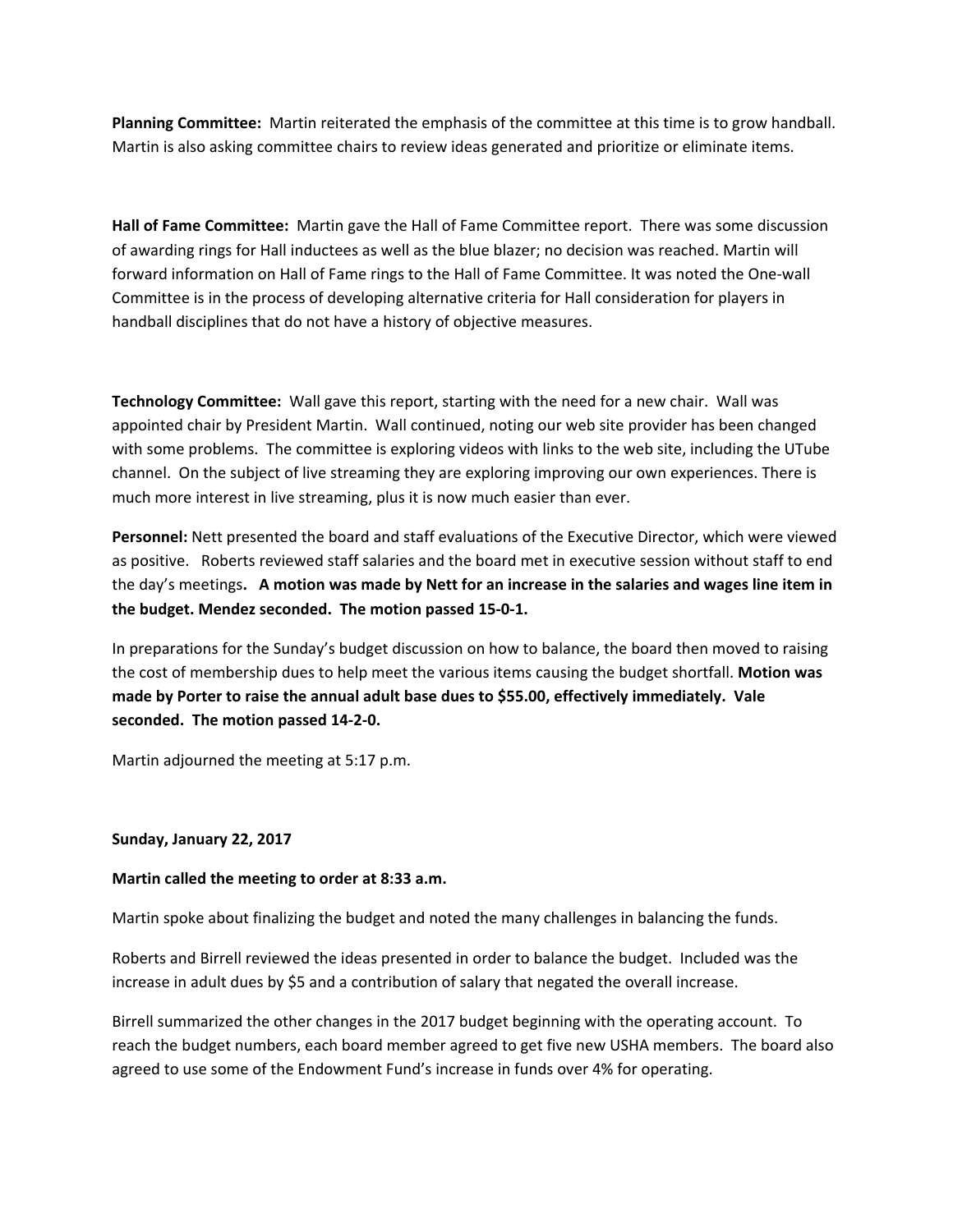**Mendez motioned that Handball Magazine go to full four color pages and adjust the budget accordingly. Starcher seconded. Motion passed 14‐0‐2.** 

**Porter motioned to allocate the remaining additional gains above the 4% threshold from the endowment funds to the contingency fund. Sove seconded. Motion passed 8‐5‐3. Kelly asked to have his no vote recognized.** 

Martin thanked Birrell and Roberts for their diligence and hard work to balance the budget.

Martin asked the board if there were any other potential changes to the budget.

Vale discussed participation at the Wall Ball and Small Ball events. Participation has been minimal and he discussed raising prize money for the National events via contributions.

# **Martin motioned that the board approve the operating budget for 2017 as presented. Wall seconded. Motion passed 16‐0.**

Next, came balancing the promotions budget. There was a commitment to raise additional prize money from sponsorship contributions to balance. It was also noted there is no budgeted prize money for the new big ball events in the respective 4‐wall nationals. **Pearse motioned to approve the Promotions Budget as presented. Vale seconded. Motion passed 16‐0‐0.** 

For the First Ace budget, including grant awards, a balanced budget wasn't necessary due to the funds left over from previous years**. Sove motioned to approve the First Ace budget as presented. Starcher seconded. Motion passed 16‐0‐0.** 

Martin reviewed the upcoming board elections for 2017: Bill Kelly and Rob Pearse are the expiring at‐ large members. Martin tasked the other at-large members to find suitable candidates to contest the election at the summer board meeting in New York.

The upcoming Regional Elections in 2017 are: Central Region, Rocky Mountain and Mid‐America. Martin tasked Steve Dykes as the nominating chair for the Central Region, Jeff Wall as the nominating chair for the Rocky Mountain Region and Steve Johnson as the nominating chair for the Mid‐America Region. Roberts requested candidate statements for the ballots by August.

Election of officers other than President ensued. Martin asked if there were other candidates for any office. None came forward. **Martin motioned that the officers be elected by acclamation. Nett seconded. Motion passed 16‐0‐0.** 

Next was the Executive Committee member election. The board was looking for three to make a committee of seven (with the four officers). Porter, Mendez, Fregoso and Johnson ran with Porter, Mendez and Johnson elected to serve.

Committee makeup was next with Martin asking committee chairs if there were any changes. Then she asked board members, especially the new members, where they wanted to serve.